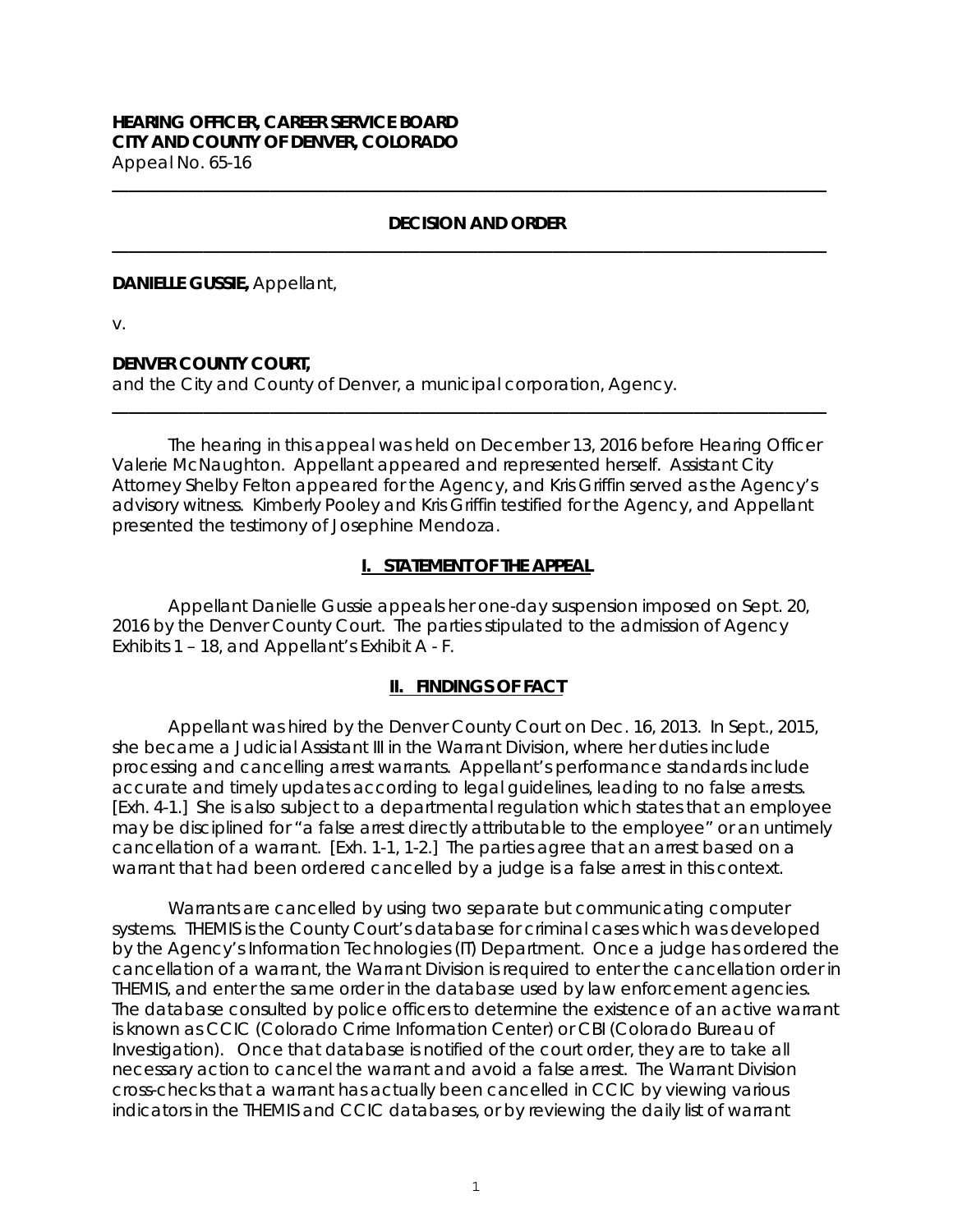actions sent to the Division by CBI to confirm that the warrant has been cancelled.

On July 11, 2016, the Warrant Division was notified in CCIC that a person who shall be referred to as AC for privacy purposes was arrested and imprisoned for six hours based on a warrant that had been cancelled by a county court judge on Nov. 23, 2015. Appellant admits that she was the on-duty warrant officer on that date, and also admits that the warrant was not cancelled, leading to AC's arrest. Appellant's supervisor, Kimberly Pooley, investigated the matter and determined that Appellant cancelled AC's arrest warrant in THEMIS, but failed to cancel it in CCIC. Pooley sent Appellant the results of her investigation, and met with her on the day after the false arrest. [Exhs. 5 – 12.] At that meeting, Appellant told Ms. Pooley she did not recall the action, and said it could have been caused by a computer glitch because the screen shots do not show the correct information.

Ms. Pooley then sought more information from the Agency's IT Department. Its message logs showed that Appellant deleted the CCIC number assigned to the warrant a few minutes after the court clerk entered the order to cancel the warrant. [Exhs. 6-1, 14-2.] IT Associate Randy Simpson informed Ms. Pooley that he searched for a message in the CBI logs showing that the warrant had been cancelled, but did not find one. [Exhs. 11-1, 13-1, 17-1.] He concluded that "Danielle Gussie did not update any actions/events on this case. No warrant cancellation was ever sent to CBI by [Appellant.]" [Exh. 18-1.]

#### **III. ANALYSIS**

 The Agency bears the burden to establish the asserted violations of the Career Service Rules by a preponderance of the evidence, and to show that a one-day suspension was within the range of discipline that can be imposed by a reasonable administrator based on the proven rule violations. Department of Institutions v. Kinchen, 886 P.2d 700 (Colo. 1994).

## **1. Neglect of duty, failing to meet performance standards, and violation of departmental regulations, under CSR §§ 16-60 A, K and L1**

 As a Judicial Assistant III (JA3), Appellant is charged with a number of detailed and highly responsible technical functions related to the administration of the criminal justice system, under orders issued by a county court judge. [Exh. 4.] The main function of the Warrant Division is to issue, cancel and validate warrants. There are numerous specific steps to cancelling a warrant. On the THEMIS warrant window, known as the F2 or Warrant Window screen, a case can be selected by date or courtroom. [Exh. 15-1.] "Warrant cancellation" is selected from a drop-down box in the "filter" category. By clicking the "find" button, the "Actions" area below is populated. [Exh. 15-2.] The program then directs the user to review the judge's minute order, click the "reviewed" button if the order confirms that the warrant is to be cancelled, click on the blank box at the far left of the efile row, and press "Send". [Exh. 15-3.] That transmits the warrant cancellation order to CBI. When CBI receives the THEMIS message, it cancels the warrant. [Pooley, 9:03 am.]

<sup>1</sup> The disciplinary rules were substantially amended and renumbered on Feb. 12, 2016. Since the asserted misconduct occurred on Nov. 23, 2015, the Agency relied on the rules as they existed on that date.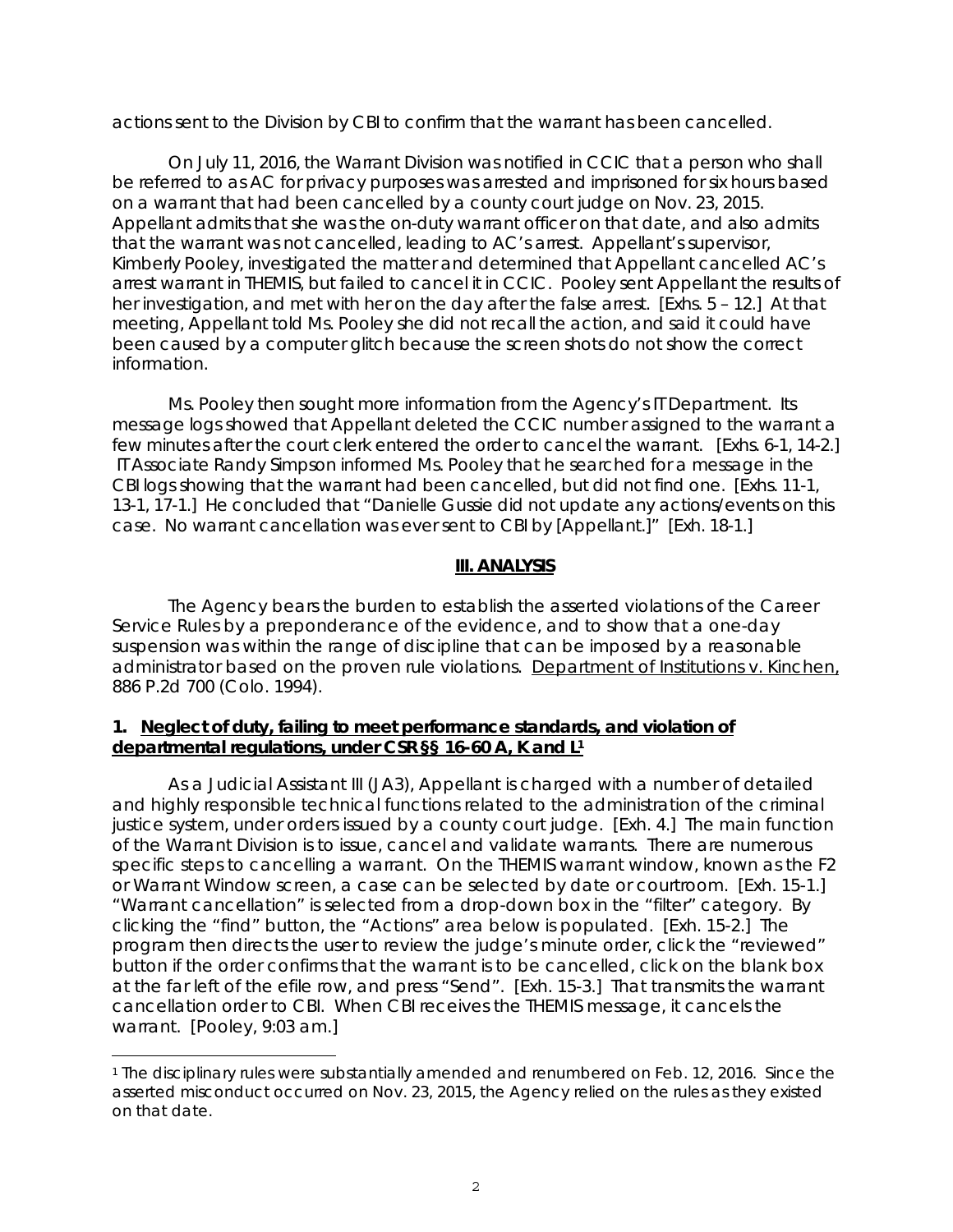A Warrant Division employee can verify that CBI has cancelled a warrant in several ways. If it is cancelled, the asterisk that appears to the right of the words "Party Status" on the F2 screen will be gone. [Exh. 15-2.] An employee can also go to THEMIS's F5 screen which shows the defendant's information, known as the "def info" screen. [Exh. 16-1.] If there is no asterisk behind "Party Status" and no entry WARCAN (meaning warrant cancelled) in the box below that, the warrant has not been cancelled by CBI. [Exh. 6-1.] A user can get specific details by pressing the warrant cancellation entry under the "Actions" section in the F5 screen. The screen that pops up will contain the court's order to cancel the warrant, and the date and time of that order in the "Date" box under the "Action" section. If the "Dispo Date" is the same as the date and time of the order, the warrant has not been cancelled. [Exh. 6-2.] Finally, a JA3 can log into CCIC using the OpenFox database. That will reveal a screen showing whether there is an active warrant. The DSD's separate Jail Management System will show whether a party is in custody, which has the effect of cancelling a warrant by means of the arrest. [Exh. 10.]

 All of these methods were explained in detail at the hearing by Operations Supervisor Pooley. Her investigation revealed that, instead of telling CBI to cancel the warrant, Appellant simply deleted the CCIC number in THEMIS. [Exh. 16-1.] That too will delete the asterisk from the F5 ("def info") screen, but it will not result in a message to CBI to cancel the warrant. [Pooley, 9:32 am.] The Agency's IT Director Kris Griffin was the THEMIS developer. He examined the audit record behind Appellant entries. He testified that a warrant cancellation entry must include an XW in the line of code, and there is no such entry in the audit record for that case. [Exh. 13.] THEMIS shows that Appellant was in AC's computer case file at 2:34 pm, a few minutes after the court clerk entered the order to vacate the warrant and close the case. Appellant was logged out at about 3 pm for inactivity. [Exh. 17-1.] Griffin confirmed that Appellant cleared the CCIC number, and that the audit record shows no attempt to cancel the warrant. [Griffin, 10:08 am.] Appellant was the last employee to log into this case before the false arrest. [Pooley, 9:33 am.]

 Appellant argues that she may have been locked out of AC's case on THEMIS by Sarah Mahoney (id code SAR), the court clerk who was in the file at the same time. [Exhs. A; 6-1.] In support of this argument, Appellant presented the testimony of Josephine Mendoza, who also works as a JA3 in the Warrant Division. Ms. Mendoza stated that she had seen a case where an asterisk was not present in THEMIS - an indication that there is no warrant - but OpenFox nonetheless showed an active warrant. Recently, the Division has required employees to check in OpenFox to confirm that a warrant has been cancelled. [Mendoza, 10:50 am; Exh. F.]

 In response to these arguments, Mr. Griffin stated that if two people were trying to update the same field in a case at the same time, the party locked out would get a message: "You are the victim of a deadlock and have been locked out of THEMIS." That would require the "victim" to log back into THEMIS. Both the lockout and any subsequent login would generate messages. Griffin testified that there are no such messages in the audit record for this case. Ms. Pooley testified that JA3s are trained to use the above method in order to cancel a warrant, and notify a supervisor immediately of any problems. Pooley added that glitches causing lockouts have only been seen in family violence cases, and AC's case was based on a careless driving charge. [Pooley, 9:08 am.]